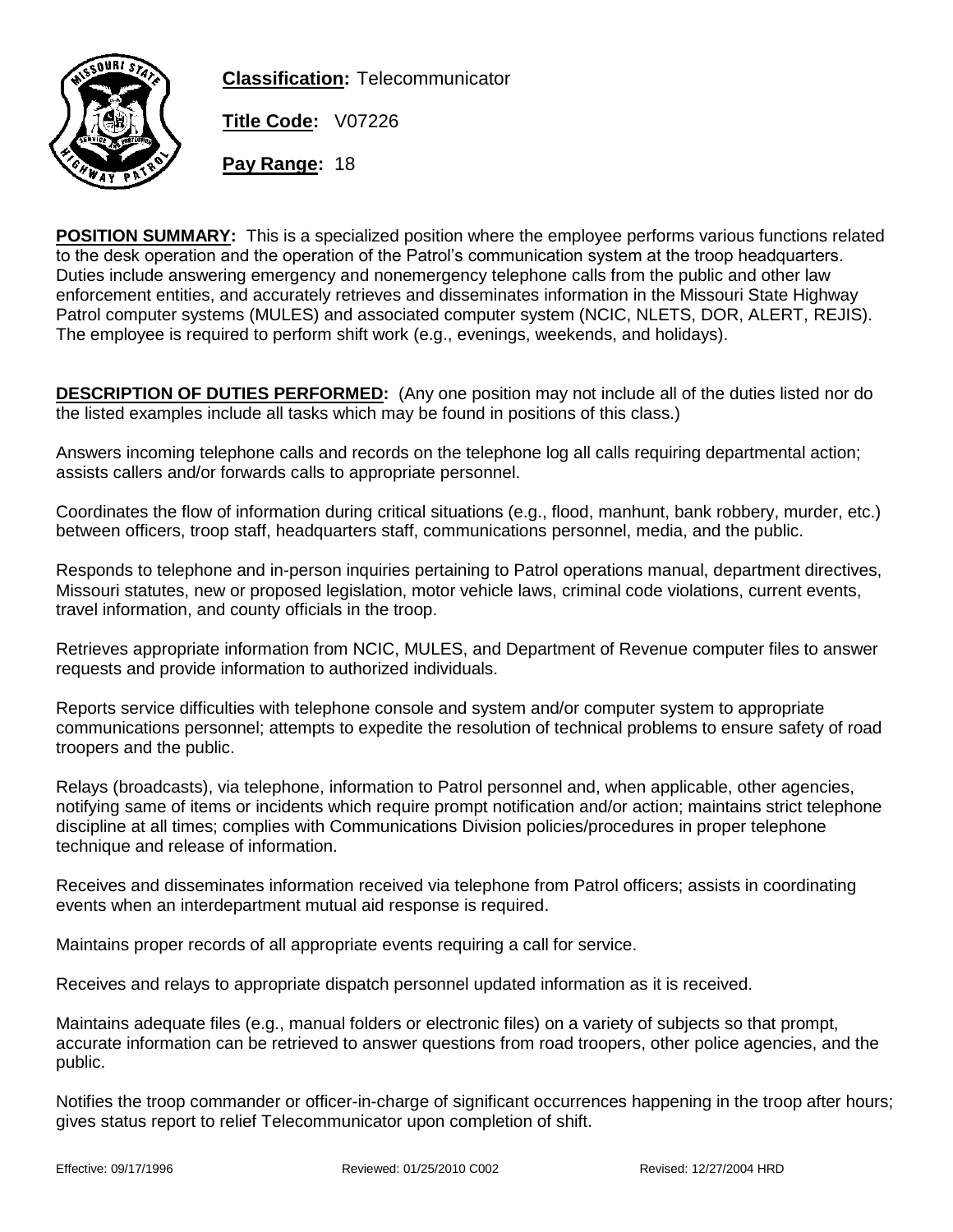Maintains security for the troop headquarters by monitoring all who enter and leave the building; assures all entrances/exits and windows are secure after hours; makes regular rounds of the building and grounds as prescribed by command staff.

Remains current on the content of dispatches (broadcasts) and daily summaries to patrol units of pertinent information such as officer safety items, wanted persons, stolen vehicles and other items of interest (e.g., bank robberies, death of members, funeral arrangements, etc., or urgent items which are inappropriate to be handled by mail or telephone).

Stays familiar with administrative and fixed format messages to law enforcement agencies in and outside the state pertaining to law enforcement activities.

Answers emergency telephone calls received from the public; questions callers to determine the nature of the call, whether a response is necessary and what type of assistance or information is needed; relays via CAD or telephone information concerning routine and emergency calls requiring response, according to priority and availability of field units.

Answers nonemergency calls and provides routine nontechnical information upon request (e.g., information regarding road conditions, etc.) and refers all other questions to the proper person or agency.

Retrieves and accurately relays to authorized individuals, information contained in the Missouri State Highway Patrol computer system (MULES) and other associated computer systems (e.g., information regarding motor vehicles, drivers' licenses, wants, and warrants, stolen property, guns, etc.).

Monitors NAWAS system; makes notifications regarding severe weather, critical situations, etc., to the appropriate entities.

Performs miscellaneous clerical functions such as completing required reports and logs, filing teletype traffic and warrants, etc., copying and entering radio reports and ordering needed supplies.

Greets walk-in visitors and answers routine, nontechnical in-person inquiries as requested.

Performs other related work as assigned.

#### **REQUIRED KNOWLEDGE, SKILLS, AND ABILITIES:** Knowledge of the fundamentals of oral and written communication.

Ability to learn basic telephone techniques/procedures for collecting information to be forwarded to dispatch personnel for broadcast to response units.

Ability to properly handle incoming emergency or nonemergency calls.

Ability to learn the laws and restrictions for accessing and dispensing information obtained during the course of duty.

Ability to learn basic law enforcement terminology and codes.

Ability to learn proper responding agencies for various types of calls.

Ability to learn proper use of MULES and associated computer systems and functions.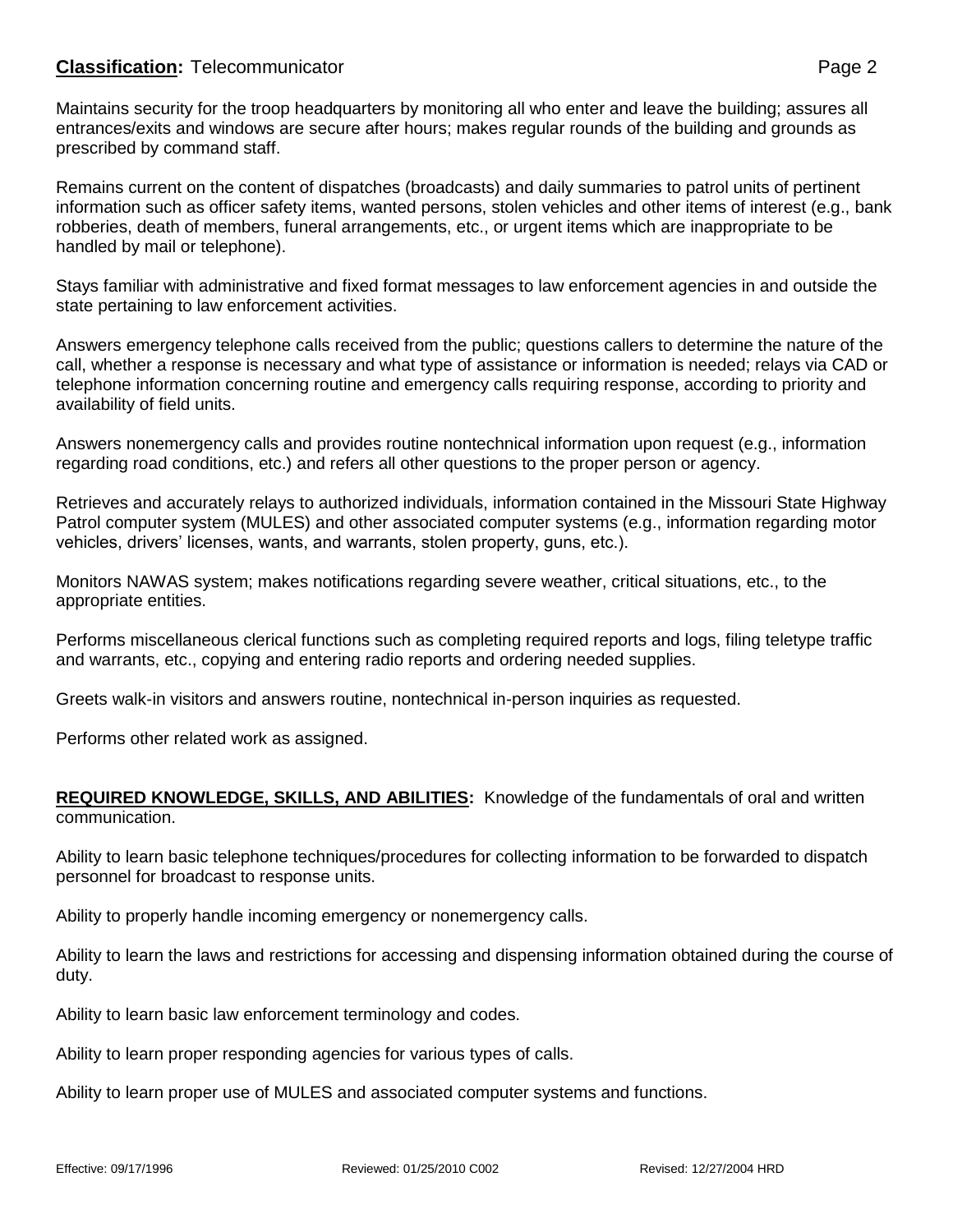Ability to learn the geographical area the Troop Communications Center serves as well as basic geographic information about the State of Missouri.

Ability to learn the Communications Division policies and procedures and the proper preparation of required reports, logs and forms.

Ability to exercise diplomacy and patience in dealing with individuals.

Ability to locate sources of information in order to respond to a variety of inquiries.

Ability to differentiate confidential information from information that may be communicated.

Ability to communicate effectively in oral and written form.

Ability to follow oral and written instructions.

Ability to accurately remember required information (e.g., names, personnel, dates, geographical locations, etc.).

Ability to ask questions necessary to assess what information is needed.

Ability to handle hostile and heated situations from the public diplomatically.

Ability to deal with individuals from a variety of ethnic and educational backgrounds.

Ability to perform shift work to include evenings, weekends, and holidays.

Ability to keep manual and computer logs.

Ability to prioritize and coordinate the flow of information during critical situations.

Ability to detach from callers' emotions, yet project an image of empathy (i.e., avoid personal involvement).

Ability to maintain appropriate and constructive behavior and attitude in response to difficult or adverse situations.

Ability and willingness to accept criticism and/or discipline.

Ability and willingness to accept responsibility for actions.

Ability to work cooperatively with supervisors and establish cohesive, effective relationships with peers (i.e., teamwork abilities).

Ability and willingness to maintain dependable work habits such as reporting to work on time, with little prompting and intervention.

Ability to represent the organization with a courteous, helpful, accurate and businesslike attitude in all contacts whether on duty or off.

Ability to respect private, confidential information.

Ability to support and carry out directives.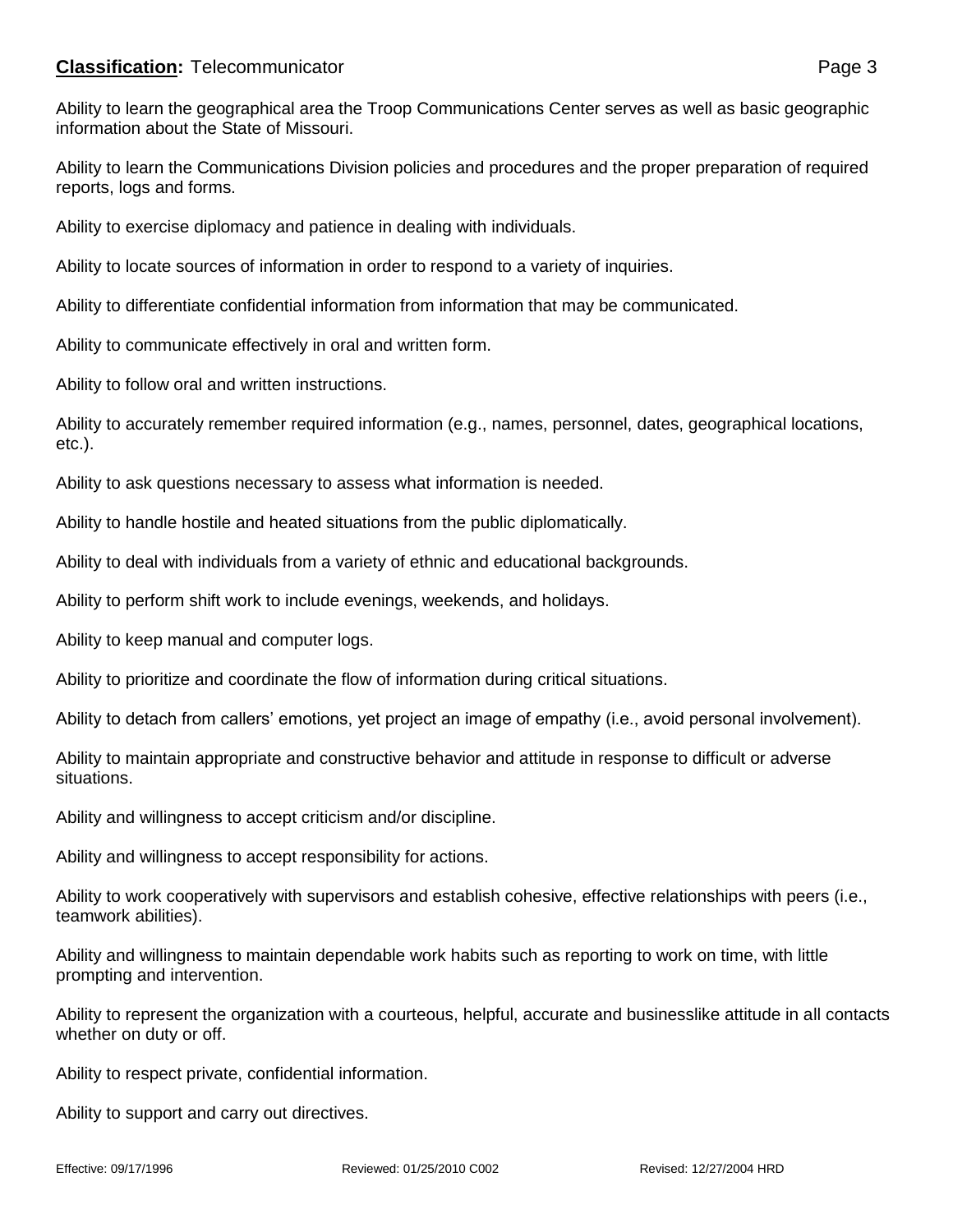Ability to provide high quality, accurate work.

Ability to perform multiple tasks simultaneously and remain focused under stress.

Ability to adjust to new or unique situations.

Ability to hear and understand sound sources coming through a communications headset and/or standard telephone receiver.

Ability to hear and understand other outside sound sources while wearing a communications headset or using a standard telephone receiver (i.e., the ability to hear sound sources not coming through either device).

Ability to read and discern visual images on a variety of printed and electronic media, including, but not limited to, the ability to read and understand maps.

Ability to record names and numbers accurately.

Ability to actively listen to others for understanding of their needs and situations.

Ability to speak English with sufficient clarity to be understood by others on the telephone or in person.

Ability to control conversations in order to quickly and accurately gather pertinent information and be able to communicate this information professionally and precisely to the proper recipient.

Ability to read and understand written correspondence, memoranda and directives.

Ability to report events and information in writing legibly and accurately using proper English grammar, spelling and structure.

Ability to act in a decisive manner using good judgment.

Ability to maintain objectivity in the decision-making process.

Ability to effectively prioritize situations and information and make appropriate decisions based on information received.

Ability to handle a variety of rapidly flowing information at one time.

Ability to remember numerous details.

Ability to remain seated at the same workstation for extended periods of time.

Ability to type at least 25 words per minute, after adjustment for errors, on a standard computer terminal keyboard.

Ability to operate basic office equipment as detailed in the description of duties.

Ability to handle restricted and confidential information in a professional manner and maintain the information as such.

Ability to communicate in English clearly and concisely, both orally and in writing.